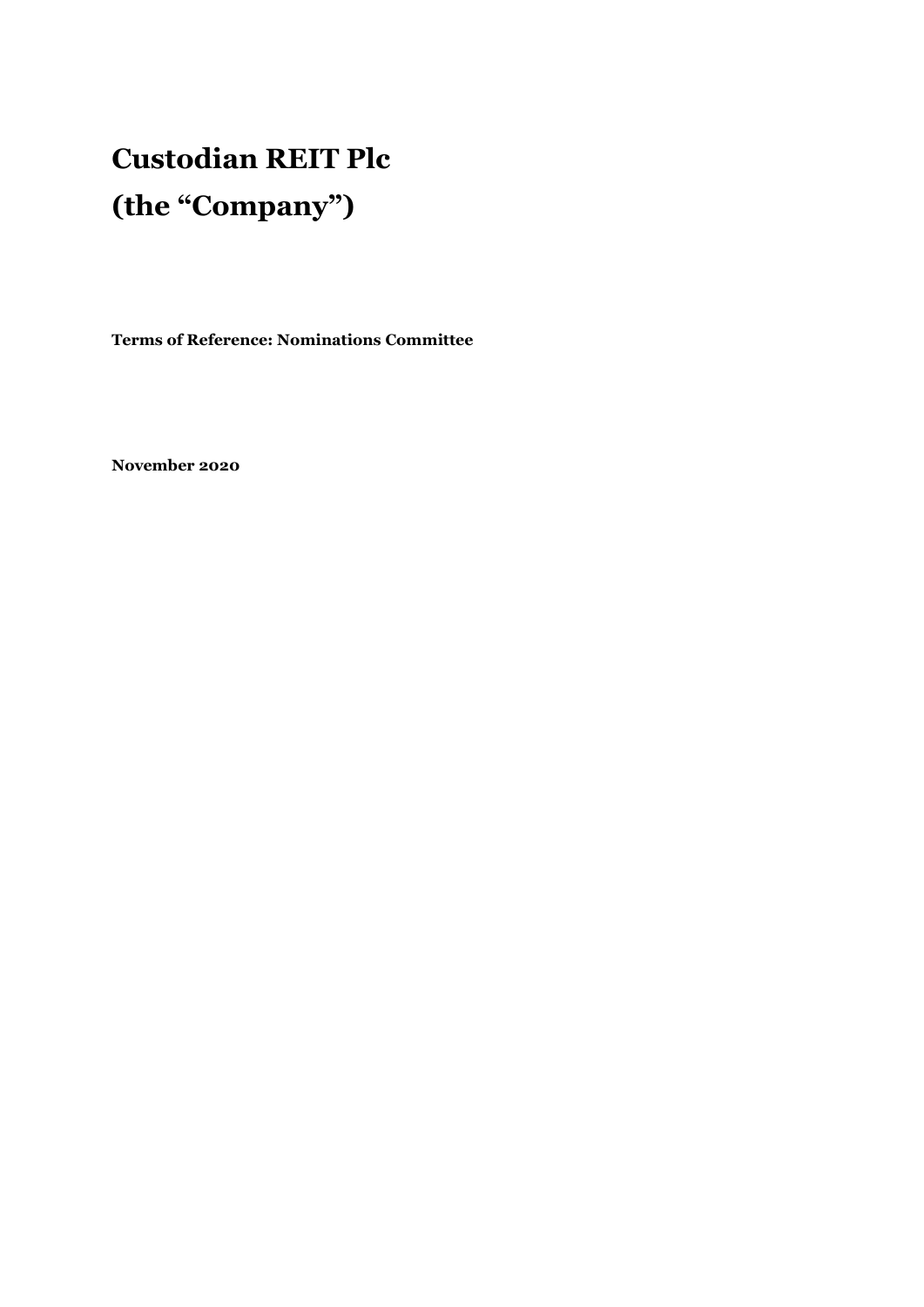## **Introduction**

The Nominations Committee (the "**Committee**") is constituted as a committee of the Board of directors of the Company. The duties and responsibilities of the members of the Committee are in addition to those as members of the Board.

The main purpose of the Committee is to function as a supporting body of the Board of directors of the Company regarding nomination related matters of the Company.

## **1. Definitions**

In these terms of reference, the following words and expressions have the following meanings:

- 1.1 "**AIC Code**" means the Association of Investment Companies Corporate Governance Code;
- 1.2 "**Board**" means the Board of directors of the Company;
- 1.3 "**Code**" means the UK Corporate Governance Code published by the Financial Reporting Council;
- 1.4 "**Company**" mean Custodian REIT Plc;
- 1.5 "**Committee**" means the Nominations Committee of the Company;
- 1.6 "**Director**" means a director of the Company;
- 1.7 "**Investment Manager**" means Custodian Capital Limited; and
- 1.8 "**Non-Executive Director**" means a non-executive director of the Company.

#### **2. Membership**

- 2.1 The initial members of the Committee shall be David Hunter (Chair), Matthew Thorne, Barry Gilbertson and Ian Mattioli.
- 2.2 The Committee shall comprise of at least two Directors. The majority of the members shall be independent Non-Executive Directors.
- 2.3 Only members of the Committee have the right to attend Committee meetings. However, others may be invited to attend meetings of the Committee on a regular basis (e.g. other directors, external advisers) and other non-members may be invited to attend all or part of any meeting as and when appropriate and necessary.
- 2.4 Appointments to the Committee are made by the Board and shall be for a period of up to three years extendable by no more than two additional three-year periods, so long as members continue to be independent.
- 2.5 The Board shall appoint the Committee chair who should be an independent Non-Executive Director. In the absence of the Committee chair and/or an appointed deputy, the remaining members present shall elect one of themselves to chair the meeting. If the chair of the Board is chairing the Committee, he/she shall not chair when it is dealing with the matter of succession to the title.

#### **3. Secretary**

The company secretary of the Company or his nominee shall act as the secretary of the Committee and will ensure that the Committee receives information and papers in a timely manner to enable full and proper consideration to be given to issues.

#### **4. Quorum**

The quorum necessary for the transaction of business shall be two members.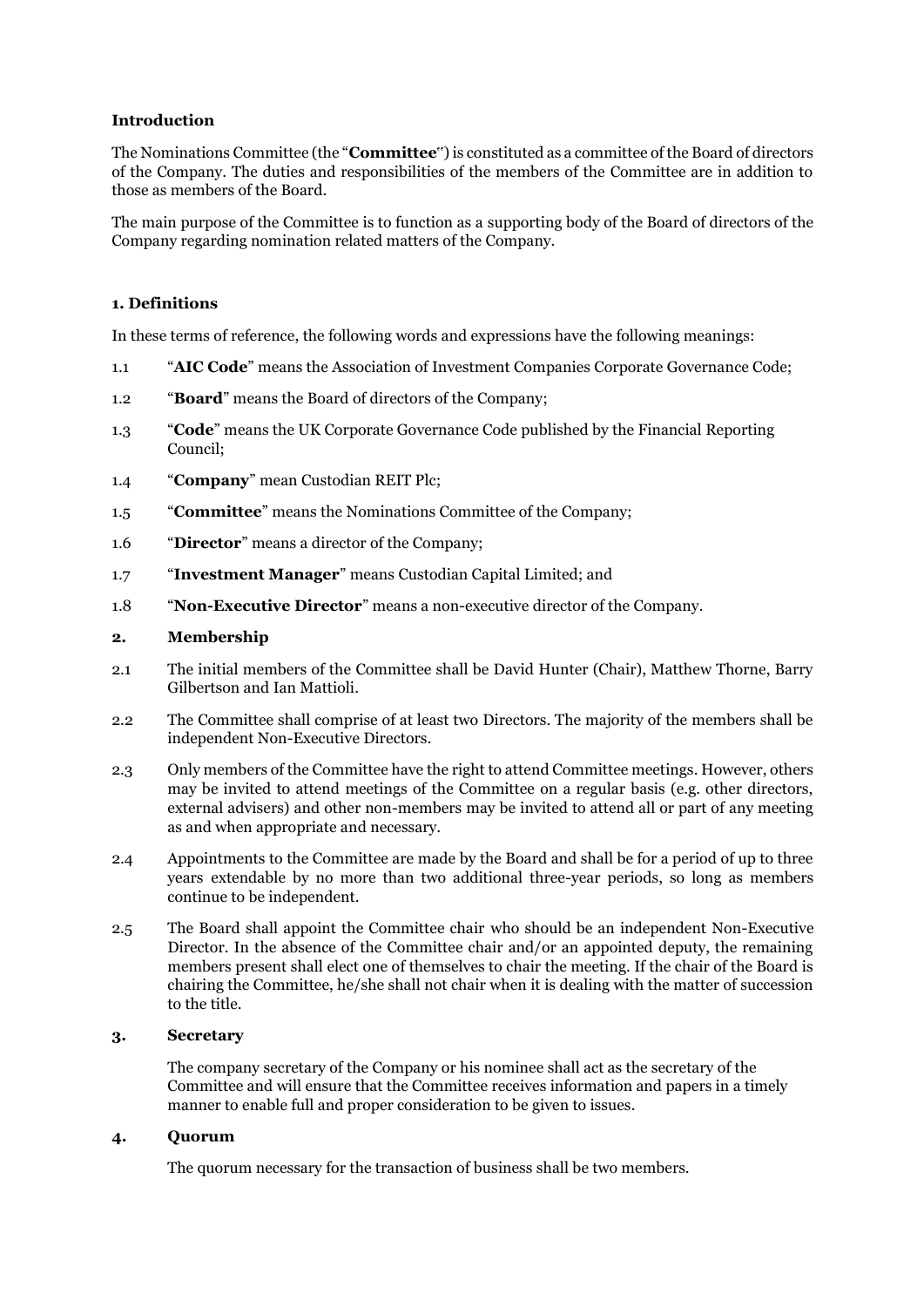## **5. Frequency of meetings**

The Committee shall meet at least once a year and otherwise as required.

# **6. Notice of meetings**

- 6.1 Meetings of the Committee shall be convened by the secretary of the Committee at the request of the Committee chair.
- 6.2 Unless otherwise agreed, notice of each meeting confirming the venue, time and date together with an agenda of items to be discussed, shall be forwarded to each member of the Committee, any other person required to attend and all other Non-Executive Directors, no later than five working days before the date of the meeting. Supporting papers shall be sent to Committee members and to other attendees as appropriate, at the same time.

## **7. Minutes of meetings**

- 7.1 The secretary shall minute the proceedings and decisions of all meetings of the Committee, including recording the names of those present and in attendance.
- 7.2 The secretary should ascertain, at the beginning of each meeting, the existence of any conflicts of interest and minute them accordingly. Minutes of Committee meetings shall be circulated promptly, within ten working days, firstly to the Committee chair and then to all members of the Committee, other Non-Executive Directors, the Investment Manager and, once agreed, to all members of the Board at the next Board meeting.

## **8. Annual General Meeting**

The Committee chair should attend the annual general meeting of the Company to answer shareholder questions on the Committee's activities.

# **9. Duties**

The Committee shall:

- 9.1 regularly review the structure, size and composition (having regard to the overall balance of skills, knowledge, experience and diversity) of the Board and make recommendations to the Board with regard to any changes;
- 9.2 give full consideration to succession planning for directors in the course of its work, taking into account the challenges and opportunities facing the Company, and the skills, expertise and diversity needed on the Board in the future;
- 9.3 keep under review the leadership needs of the organisation, with a view to ensuring the continued ability of the Company to compete effectively in the marketplace;
- 9.5 evaluate the balance of skills, knowledge, experience and diversity on the Board, and, in the light of this evaluation, prepare a description of the role and capabilities required for each particular appointment. In identifying suitable candidates the committee shall:
	- 9.6.1 use open advertising or the services of external advisers to facilitate the search;
	- 9.6.2 consider candidates from a wide range of backgrounds; and
	- 9.6.3 consider candidates on merit and against objective criteria and with due regard for the benefits of diversity on the Board, including gender, taking care that appointees have enough time available to devote to the position.
- 9.6 lead the selection process for new directors, by taking responsibility for identifying and nominating for the approval of the Board, candidates to fill Board vacancies as and when they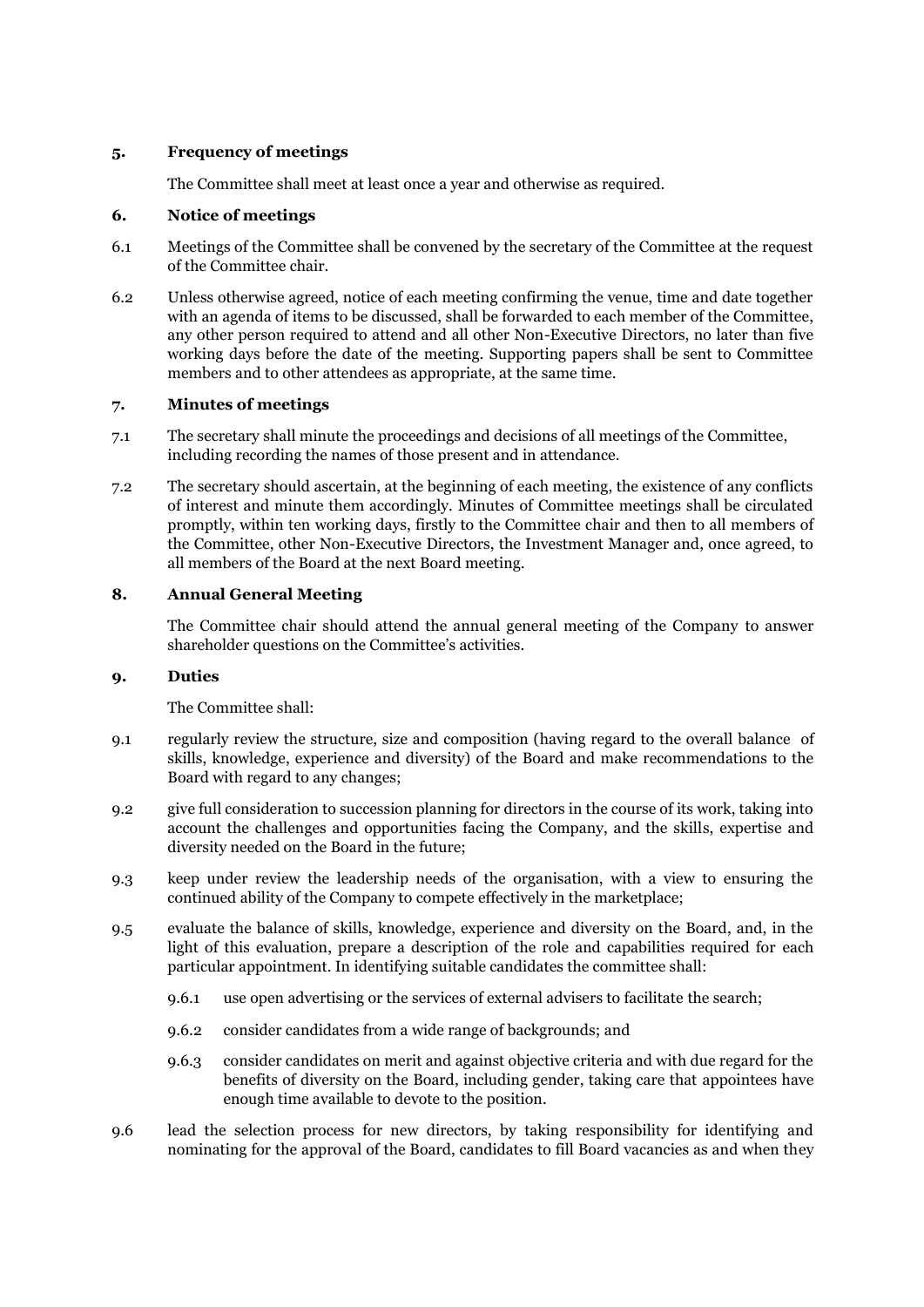arise or in line with the succession policy. Prior to making such recommendation, all Directors shall be invited to meet the candidate(s) before appointment;

- 9.7 for the appointment of a chair, the Committee should prepare a job specification, including the time commitment expected. A proposed chair's other significant commitments should be disclosed to the Committee before appointment and any changes to the chair's commitments should be reported to the Committee as they arise;
- 9.8 prior to the appointment of a director, the proposed appointee should be required to disclose any other business interests that may result in a conflict of interest and be required to report any future business interests that could result in a conflict of interest;
- 9.9 ensure that on appointment to the Board, all Non-Executive Directors receive a formal letter of appointment setting out clearly what is expected of them in terms of time commitment, Committee service and involvement outside Board meetings;
- 9.10 review the results of the Board performance evaluation process that relates to the composition of the Board;
- 9.11 review annually the time required from the Non-Executive Directors. Performance evaluation should be used to assess whether the Non-Executive Directors are spending enough time to fulfil their duties;
- 9.12 ensure that Directors appointed to the Board are equipped with an appropriate induction and ongoing continual professional development plan, tailored for each Director's needs, taking into account Committee membership where applicable;
- 9.13 work and liaise as necessary with all other Board committees.

The Committee shall also make recommendations to the Board concerning:

- 9.14 formulating plans for succession for the Non-Executive Directors;
- 9.15 a policy regarding the suitable tenure of and succession plan for the Chair of the Company
- 9.16 suitable candidates for the role of senior independent director;
- 9.17 membership of the Audit Committee, Remunerations Committee and the Management Engagement Committee, and any other Board committees as appropriate and formed in due course, in consultation with the chair of those committees;
- 9.18 the re-appointment of any Non-Executive Director at the conclusion of their specified term of office having given due regard to their performance and ability to continue to contribute to the Board in the light of knowledge, skills and experience required; and
- 9.19 the annual re-election by shareholders of directors or the retirement by rotation provisions in the Company's articles of association, having due regard to their performance and ability to continue to contribute to the Board in the light of the knowledge, skills and experience required and the need for progressive refreshing of the Board.

#### **10. Reporting responsibilities**

- 10.1 The Committee chair shall report to the Board on its proceedings after each meeting on all matters within its duties and responsibilities.
- 10.2 The Committee shall make whatever recommendations to the Board it deems appropriate on any area within its remit where action or improvement is needed.
- 10.3 The Committee shall produce a report to be included in the Company's annual report about its activities, the process used to make appointments and explain if external advice or open advertising has not been used. Where an external search agency has been used, it shall be identified in the annual report and a statement made as to whether it has any connection with the Company.